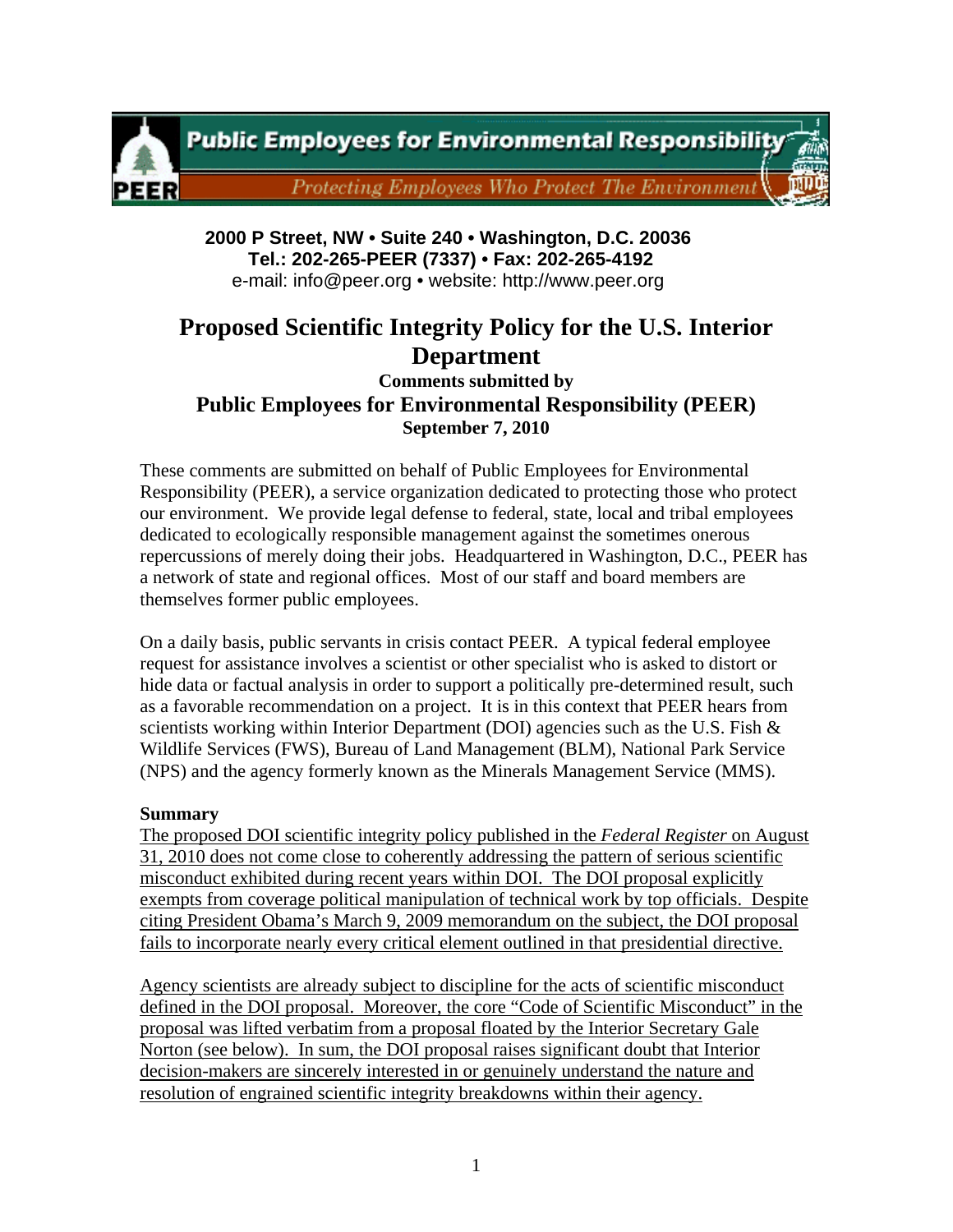Our comments are organized in the following order:

I. Omissions in the Draft DOI Policy of Elements Contained within the President's March 9, 2009 Executive Memorandum on Scientific Integrity;

II. Critical Flaws in the Draft DOI Policy

III. Suggested Implementing Strategies and Measures to Gauge Effectiveness

# **Preliminary Observation on Origin of the Proposed DOI Code of Scientific Conduct – the Great Lynx Hair Hoax**

In December, 2001, the *Washington Times* ran a story about lynx biologists in Washington State. The story implied that a number of biologists, employees of the U.S. Forest Service, U.S. Fish and Wildlife Service and the Washington Department of Fish and Wildlife had conspired to defraud the public by planting lynx hairs into a wide ranging habitat survey to back a secret environmental agenda.

Before agency scientists had a chance to respond, a number of politicians – including Interior Secretary Gale Norton – jumped into the fray, demanding hearings, investigations and even termination of the scientists involved.

The biggest victim in this political quagmire has been the truth. A review of the record of this case demonstrates conclusively that this has been more a matter of political posturing than scientific wrongdoing. The biologists had sent blind samples of known lynx hairs to test the accuracy of federal laboratories, not "false samples" intended to "defraud" the public.

Subsequent investigations vindicated the scientists involved. An internal Forest Service investigation and then y an investigation by the Washington State Senate cleared the scientists of wrongdoing; a third investigation by The Wildlife Society (TWS), an international association for wildlife professionals, found that the biologists' intentions were fully "consistent with TWS Code" and fully exonerated them.

Without waiting for independent investigations, DOI officials, including the Secretary, had already stated that agency scientists were "out of control" and Secretary Norton subsequently issued a Code of Scientific Conduct – the same one that is copied in the latest DOI proposal – via a press release. Secretary Norton's code was never formally included within the departmental manual.

Nonetheless, the fact that the current DOI would look to the handiwork of Secretary Norton on the issue of scientific integrity is troubling, given the scandalous track record compiled on this issue by DOI under her tenure. While the DOI is not constrained from plagiarizing the work of earlier officials, its choice in this instance is questionable. It also suggests that current DOI officials were not inclined to undertake a fresh, thoughtful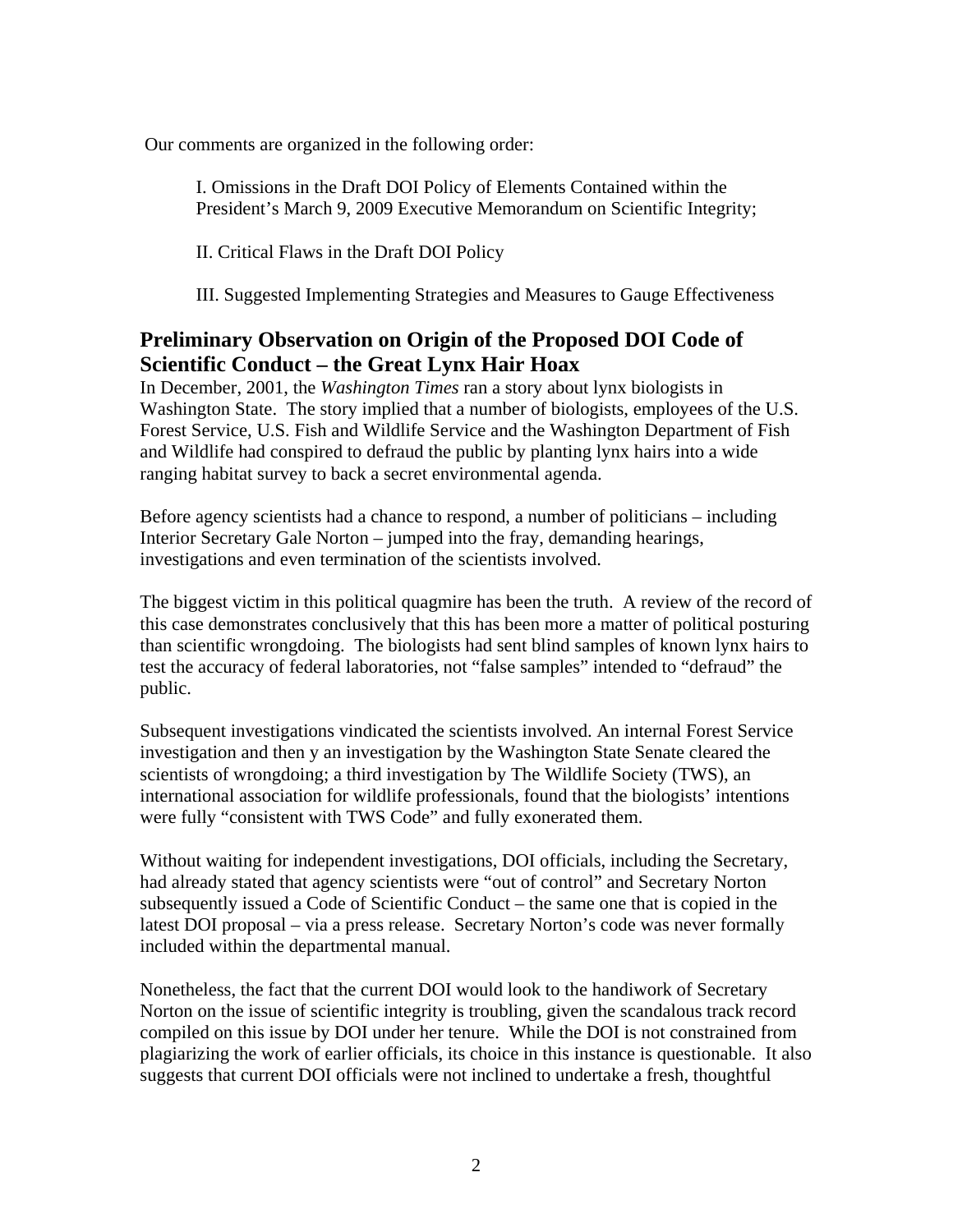examination of the issues and instead reached out thoughtlessly to grasp whatever was "on the shelf" and ready for rapid publication.

# **I. Omissions in the Draft DOI Policy of Elements Contained with the President's Memorandum on Scientific Integrity**.

The President's March 9, 2009 memorandum specified six aims for incorporation into formal policy, which are quoted below in italicized bold print. Unfortunately, nearly every aspect of these enumerated elements is absent from the DOI proposal:

#### *"(a) The selection and retention of candidates for science and technology positions in the executive branch should be based on the candidate's knowledge, credentials, experience, and integrity"*

The DOI policy does not address this topic. This omission is especially significant because it is common for DOI scientists to be supervised by non-scientists who substantively edit the scientists' work.

Further, DOI agencies routinely promote or reward the very officials who perpetrate the distortions of scientific work. The reason behind this perverse dynamic seems evident – managers who dissemble to achieve a pre-determined result are simply doing the bidding of the agency's top political appointees.

To convey just how widespread this culture promoting management manipulation of science has become inside DOI, consider two recent examples:

- One of the rare instances in which FWS has admitted that it committed scientific fraud involves use of skewed biology in assessing the habitat needs and population of the endangered Florida panther. The central figure in this episode was Jay Slack, the Field Supervisor of the FWS South Florida Field Office in Vero Beach. Mr. Slack fired the FWS biologist, Andrew Eller, who had challenged the fraud. Following a whistleblower complaint waged by PEER, Mr. Eller was restored to FWS in a courthouse steps settlement. Shortly thereafter, Mr. Slack received a Meritorious Service Award. Six months later in February 2006, Slack was promoted to serve as Deputy Regional Director of the FWS Mountain-Prairie Region, responsible for the eight-state area. He now heads the FWS training academy.
- An April 2010 report by the Government Accountability Office found that MMS scientists are subjected to management practices that "hindered their ability to complete sound environmental analyses" in reviewing Alaskan offshore drilling projects. The report confirms scientists' accounts channeled through PEER that Interior managers routinely "suppressed" critical findings on issues ranging from the likelihood of oil spills to acoustic damage to whales to introduction of invasive species. Despite ample evidence of management interference in the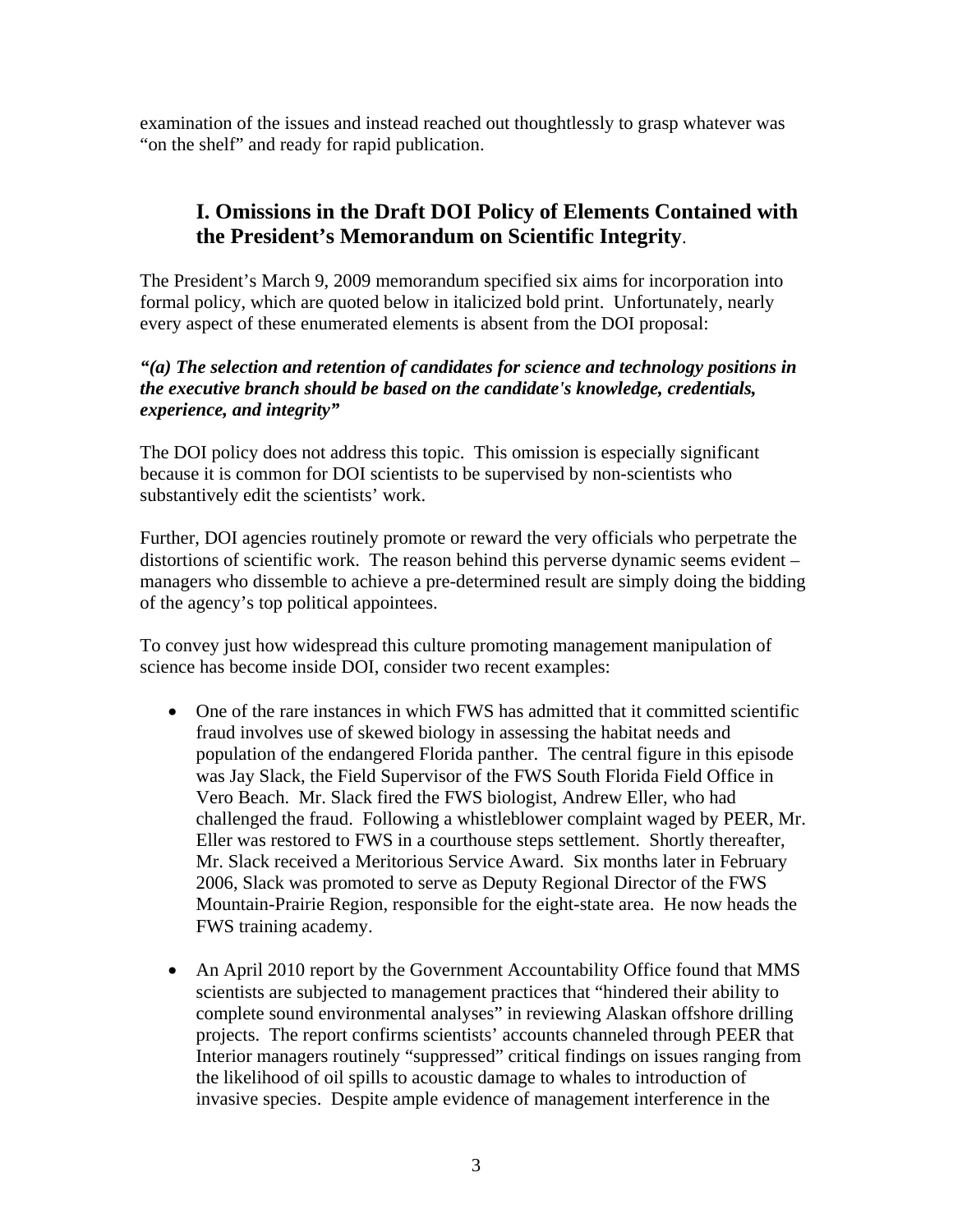scientific work of the MMS Alaska office, not a single manager was disciplined or moved. In fact, the same practices are continuing today in the MMS successor agency, the Bureau of Ocean Energy Management Regulation and Enforcement (BOEM).

# *"(b) Each agency should have appropriate rules and procedures to ensure the integrity of the scientific process within the agency"*

The proposed DOI policy does not apply to agency managers or bar alteration of scientific reports by non-scientists for political reasons. Nor do the rules address the integrity of the scientific process, except to threaten punishment for scientists who engage in gross misconduct that a) is already grounds for discipline; and b) does not match the threats to scientific integrity historically experienced by DOI.

The main reason the Bush administration was able to politically manipulate science was that there is no rule against it. The DOI proposal would not change that – in fact, it would codify that political rewrites of scientific material would be beyond sanction.

Moreover, when there were agency protocols that might have inhibited inappropriate tampering, that stricture could be set aside without consequence. The DOI proposal would not change this condition – political appointees and non-scientist mangers could inappropriately change technical documents or scientific processes without consequence.

In 2005, PEER in partnership with the Union of Concerned Scientists surveyed more than 1,400 FWS biologists, ecologists and botanists working in field offices across the country to obtain their perceptions of scientific integrity within the agency. The survey had a 30% rate of return and produced some of the following results:

- Nearly half of all respondents whose work is related to endangered species scientific findings (44%) reported that they "have been directed, for non-scientific reasons, to refrain from making jeopardy or other findings that are protective of species." One in five agency scientists said they have been "directed to inappropriately exclude or alter technical information from a FWS scientific document";
- More than half of all respondents (56%) cited cases where "commercial interests have inappropriately induced the reversal or withdrawal of scientific conclusions or decisions through political intervention"; and
- More than a third (42%) said they could not openly express "concerns about the biological needs of species and habitats without fear of retaliation" in public while nearly a third (30%) felt they could not do so even inside the confines of the agency. Almost a third (32%) felt they are not allowed to do their jobs as scientists.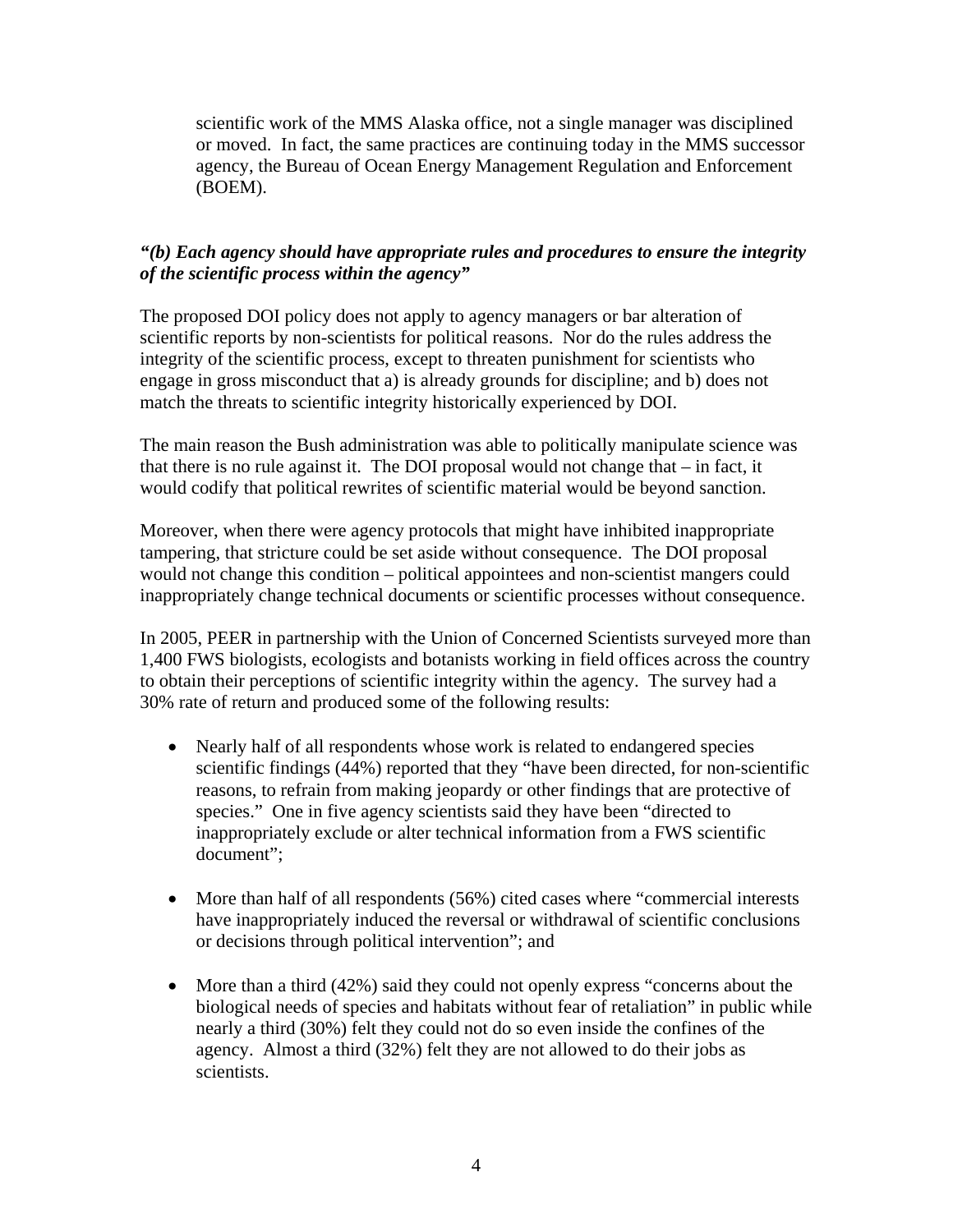In essays submitted on the topic of how to improve integrity at FWS, biologists wrote the following:

- "We are not allowed to be honest and forthright, we are expected to rubber stamp everything. I have 20 years of federal service in this and this is the worst it has ever been."
- "I have never seen so many findings and recommendations by the field be turned around at the regional and Washington level. All we can do at the field level is ensure that our administration record is complete and hope we get sued by an environmental or conservation organization."
- "Recently, [Interior] officials have forced changes in Service documents, and worse, they have forced upper-level managers to say things that are incorrect…It's one thing for the Department to dismiss our recommendations, it's quite another to be forced (under veiled threat of removal) to say something that is counter to our best professional judgment."

Today, many of the same FWS managers who implemented these policies and practices are still in place. With the exception of this DOI proposed policy (which, as discussed above, is a Bush-era policy), no new marching orders have been issued to change these conditions.

In order to have meaningful procedures to protect scientific integrity there must be an enforcement mechanism. PEER recommends that DOI adopt formal and enforceable rules that ban the manipulation of science – rules which at a minimum:

- 1. Forbid alteration of the substance of technical documents for non-technical reasons unless the basis is included as a part of the document;
- 2. Ensure that the originating scientist or technical specialist is allowed to see and comment upon "final" work product; and
- 3. Display any changes in the original work with an explanation for those changes as part of the official record.

The transparency aspects of these rules will also deter political manipulations of scientific findings and conclusions.

# *"(c) When scientific or technological information is considered in policy decisions, the information should be subject to well-established scientific processes, including peer review where appropriate, and each agency should appropriately and accurately reflect that information in complying with and applying relevant statutory standards"*

While the proposed DOI policy references a requirement that scientists shall "welcome and participate in appropriate peer reviews" (without defining what an inappropriate peer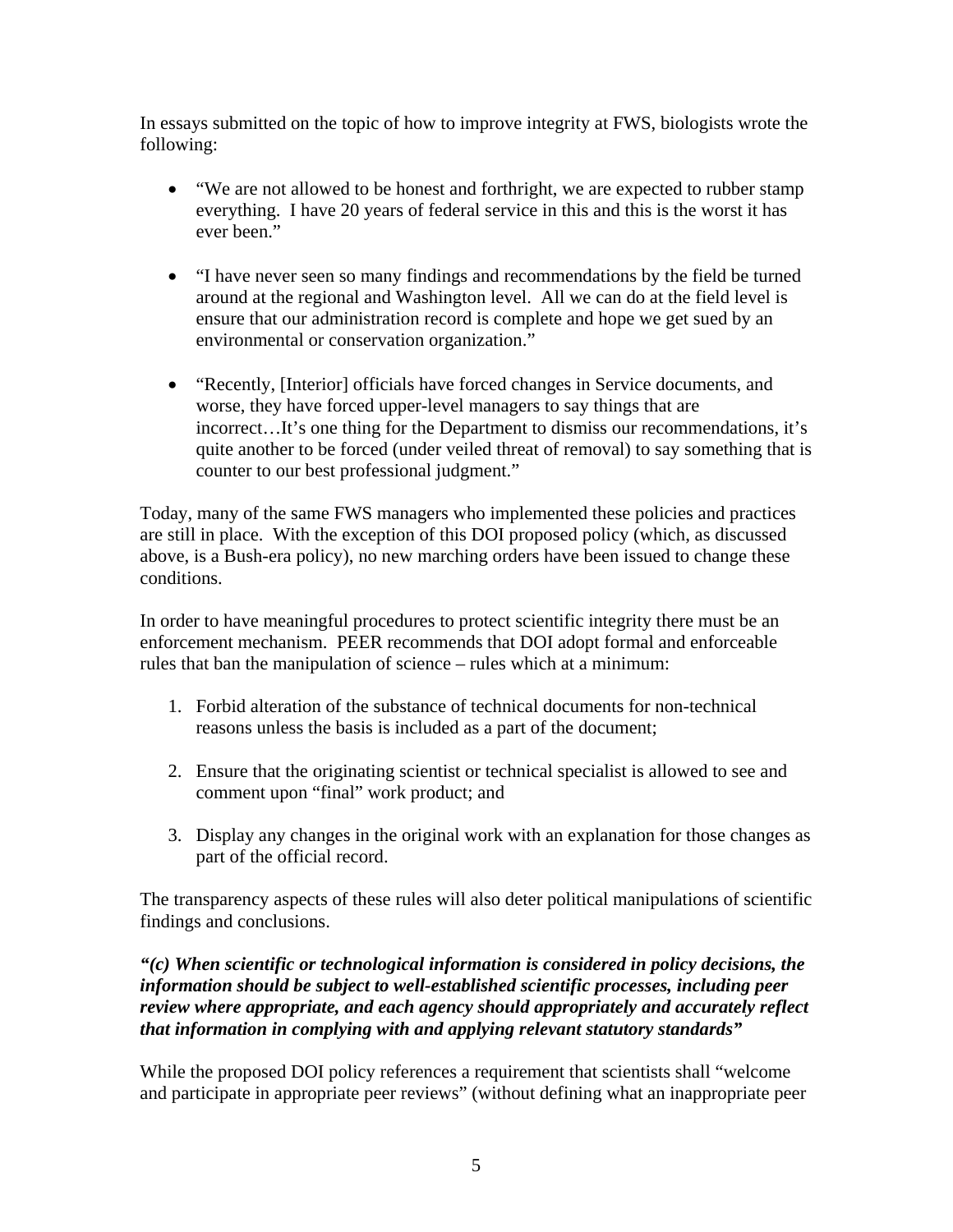review might be), the policy does not require or encourage peer or other independent reviews of scientific or technical information used in departmental decision-making.

One overarching barrier to peer review of science-related information inside DOI is that its outsized deference to industry claims of proprietary information precludes outside review. In 2010, for example, MMS issued a new code of scientific conduct that promotes secrecy at the expense of scientists being able to obtain independent review of industry submittals. The "Integrity and Code of Conduct for Science, Scientific Assessment, and Other Similar Technical Activities" was unveiled by the MMS in an allemployee e-mail on January 8, 2010. It covers that agency's branch for Offshore Energy and Minerals Management and remains in effect within BOEM. The code forbids disclosure of any information by scientists contrary to –

"agreements between MMS and its partners [i.e., oil companies] relating to use, security, and release of sensitive, confidential, proprietary, and administratively controlled, deliberative or personally identifiable information and data provided to the MMS."

This scientific code leaves the oil industry in charge of what information the public may see about development of the Arctic, since the vast majority of data consists of industry submittals, estimates and monitoring reports.

This problem is aggravated by the proposed DOI policy which requires that all scientists accord deference to the "confidential and proprietary" status of any material "to the fullest extent…."

As the BP spill in the Gulf of Mexico demonstrates, DOI is inappropriately and dangerously dependent upon the oil and gas industry for technical information and DOI is unable to verify the accuracy of this critical information. PEER recommends that DOI, as part of any scientific integrity policy, redefine proprietary information to a) greatly reduce the scope of any such claims; and b) allow outside review of critical industry safety and environmental technical material, regardless of its proprietary status.

Peer review and other normal processes for scientific integrity are also problematic in DOI, in part because official policies generally restrain agency scientists from interacting with outsiders. For example, the FWS on May 5, 2004 held an all-staff "Town Meeting" to tout its "scientific excellence." That afternoon, all employees were supposed to take part in an "interactive discussion" via telephone conference, Internet connection or satellite download with then-Director Steve Williams. At that meeting, Mr. Williams announced that FWS would begin concerted interaction with professional societies. He was then asked by a participant whether he would address the Interior ethics guidelines which still discourage agency scientists from more than passing involvement with associations dedicated to raising and protecting scientific standards. The ethics guidelines classify these professional societies as the sources of potential conflict of interest. Ironically, agency lawyers are free to participate in state bar or legal association activities but scientists have no comparable freedom.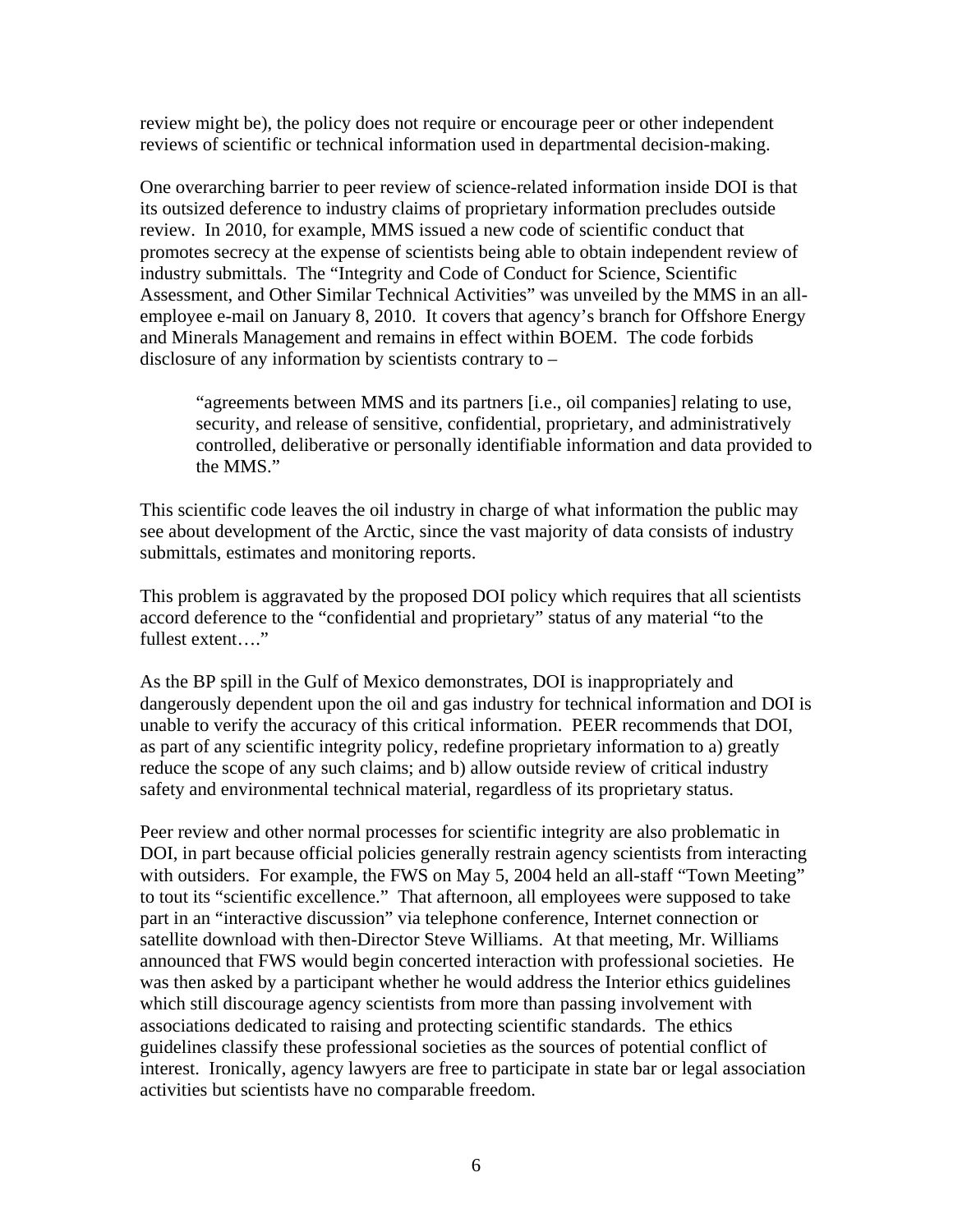PEER recommends that –

• **Participation by DOI Scientists in Professional Societies Should be Allowed and Encouraged.** Anything that increases the transparency of agency scientific decision-making, particularly by involving knowledgeable, credible and disinterested outside specialists contributes to the factors safeguarding scientific integrity. The Secretary should make explicitly clear that DOI employee involvement with professional organizations dedicated to improving the quality of science is not a real or apparent conflict of interest but is just the opposite – an activity which furthers the agency mission. The stillborn 2005 FWS initiative on professional openness should be revived and applied to all DOI agencies by a) directing agency ethics offices to encourage rather than discourage staff involvement in professional societies; and b) promoting, through resolution, appropriation language or other mechanism, federal participation and partnerships with outside scientific bodies.

As discussed above, many of the breaches in scientific integrity during the past administration were intended to circumvent statutory requirements in environmental and other laws. In order for agencies to "appropriately and accurately reflect that information in complying with and applying relevant statutory standards," there must be sanctions against officials, including political appointees, who deviate from that standard.

PEER recommends that following an adverse court ruling or administrative finding concerning misapplication of scientific material or a scientific standard, the Interior Office of Inspector General should prepare a report concerning which scientific or technical information has been misapplied against a statutory standard. Following that report, each DOI agency should be required to identify the responsible official and take appropriate disciplinary action.

If there is no punishment for deviating from established standards, those standards will be of questionable worth.

*"(d) Except for information that is properly restricted from disclosure under procedures established in accordance with statute, regulation, Executive Order, or Presidential Memorandum, each agency should make available to the public the scientific or technological findings or conclusions considered or relied on in policy decisions"* 

The DOI proposed policy makes no provision to increase the transparency of or public access to scientific information.

Over the past decade, PEER has surveyed and interviewed thousands of DOI biologists, ecologists and botanists working in field offices across the country to obtain their perceptions of scientific integrity within their agencies. One of the most disturbing findings from this outreach is that DOI scientists are generally unsure about what they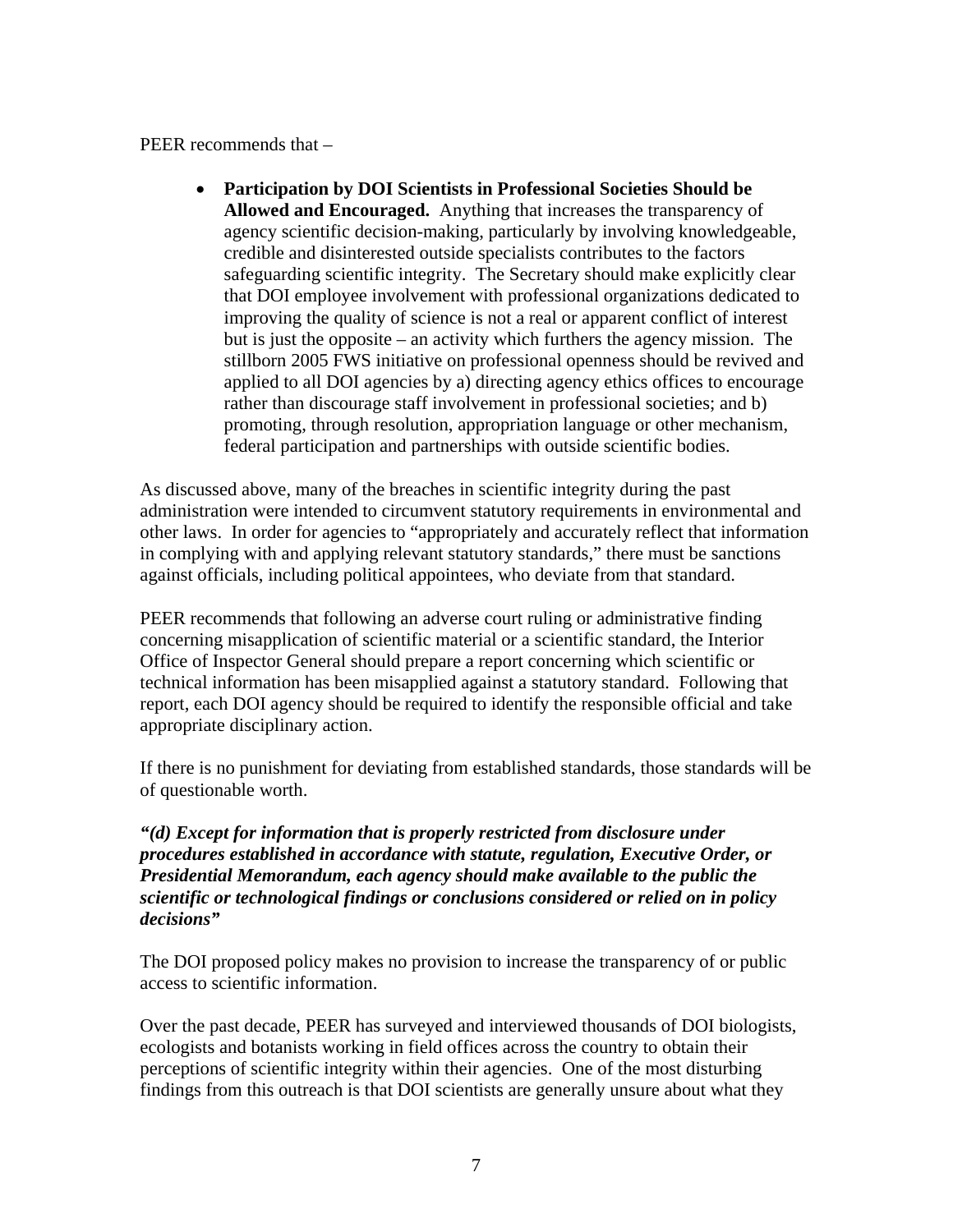could or could not say or write to colleagues in academia or other agencies. As a result, the natural give-and-take of scientific development is stunted by politically-inspired public communication policies that require that all communications be officially vetted.

The net effect of these explicit and implicit constraints is that dialogue among scientists, both within and outside government, is stunted and furtive. The DOI policy should address this aspect of integrity.

During the Bush administration, Julie MacDonald, a DOI deputy assistant secretary with no scientific training, routinely rewrote FWS scientific studies on endangered species. After her role generated scandal, congressional hearings and lawsuits (some of which is still ongoing), on August 19, 2009 FWS announced a new policy:

- Articles and papers by FWS scientists will no longer have to undergo "policy" review" by agency management prior to being submitted for publication either inside or outside the Service. The announcement states that the reason for the change is "to get our employees out from underneath an ill-defined, cumbersome, and potentially stifling process of 'policy review'";
- Studies not officially endorsed by the Service must bear a simple one-sentence disclaimer that their contents "do not necessarily represent the views of the U.S. Fish and Wildlife Service"; and
- FWS started two peer-reviewed journals as outlets for publishing scientific and technical articles relating to agency decisions.

While this effort aimed at "encouraging and empowering employees to publish and to do so using their official agency and office affiliation" should itself be encouraged, there remain gray areas of danger for scientists:

- It is not clear whether previous FWS directives barring disclosure of "draft" documents have been rescinded, meaning that scientists could be punished for prematurely submitting unapproved manuscripts;
- Conflict of interest strictures restraining interaction between agency scientists and professional societies or conservation groups remain in place; and
- Most significantly, scientific disclosures do not enjoy any legal protection against agency retaliation and so scientists who publish articles not favorably received could find their careers derailed.

Disturbingly, the proposed DOI policy may undo this recent FWS publication rule. The proposed policy states in section F4 of the Appendix that:

"Public release of a scientific product without the required level of review or without the inclusion of appropriate disclaimers could be considered misconduct."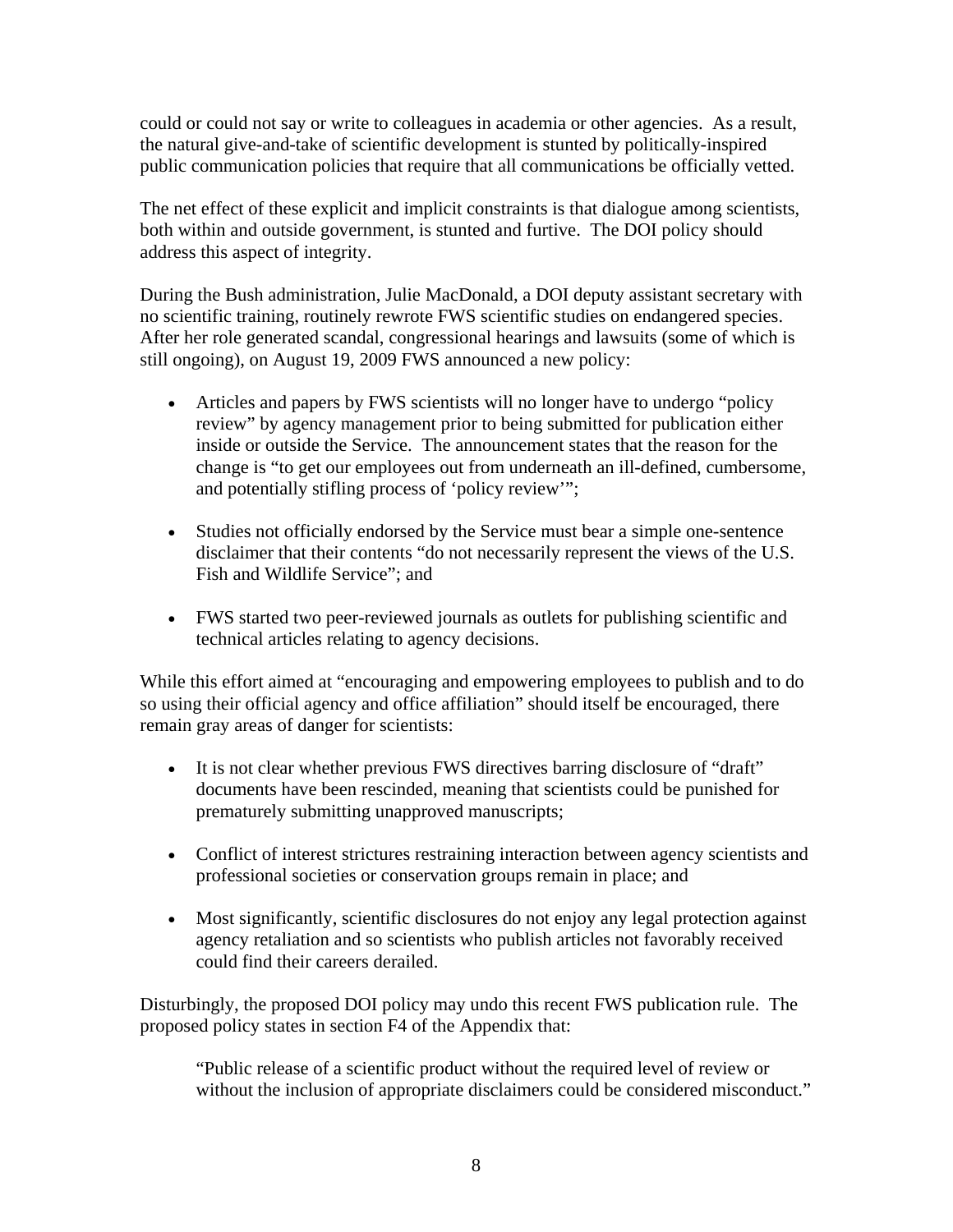Apart from the fact that the black letter of the proposed rules contains no such prohibition, it is precisely the opposite direction that a cogent scientific integrity policy should take as it undermines transparency, peer review and other features that deter actual misconduct.

Rather than retard the FWS free publication effort, DOI should extend and expand this important FWS transparency initiative:

- 1. **Un-Gag the Scientists**. The rights of DOI scientists to speak or write should not vary from agency to agency. The Secretary should ban any DOI agency from adopting gag orders and allow all departmental scientists to freely communicate and argue about science – both on the job and off;
- 2. **Secure Agency Scientists' Ability to Publish.** Non-FWS agencies lack clear guidelines for how scientists may publish on their own in peer reviewed journals or other publications. Every agency should have uniform, clear and nonrestrictive guidelines that allow DOI specialists to write articles, for peerreviewed journals, books and other media;
- 3. **Open Communication with Congress**. If DOI scientists and other specialists are allowed to speak with reporters or outside colleagues, they certainly should be able to communicate with Congress. Congress already prohibits the executive branch from using any appropriated funds to gag or restrain communication between Congress and civil servants. But this prohibition lacks any enforcement mechanism. The Secretary should provide the enforcement mechanism by adopting rules which explicitly allow DOI scientists and technical specialists to communicate findings directly to Congress.

# *"(e) Each agency should have in place procedures to identify and address instances in which the scientific process or the integrity of scientific and technological information may be compromised"*

This is yet another facet of President Obama's directive that is largely ignored by the DOI proposed policy. DOI makes no effort to empirically identify where its scientific processes break down, let alone address how to fix those breakdowns.

One overarching problem is that DOI agencies often fail to spell out scientific processes, as the GAO report this year on the MMS Alaska office underlined. In the absence of firm processes, science can easily be manipulated without recourse.

Here is a glaring example of "gaming" the DOI scientific system to achieve a preordained result. On January 27, 2005, FWS Southwest Regional Director Dale Hall issued a policy forbidding agency biologists from using wildlife genetics to protect and aid recovery of endangered and threatened species. The policy, in essence, sought to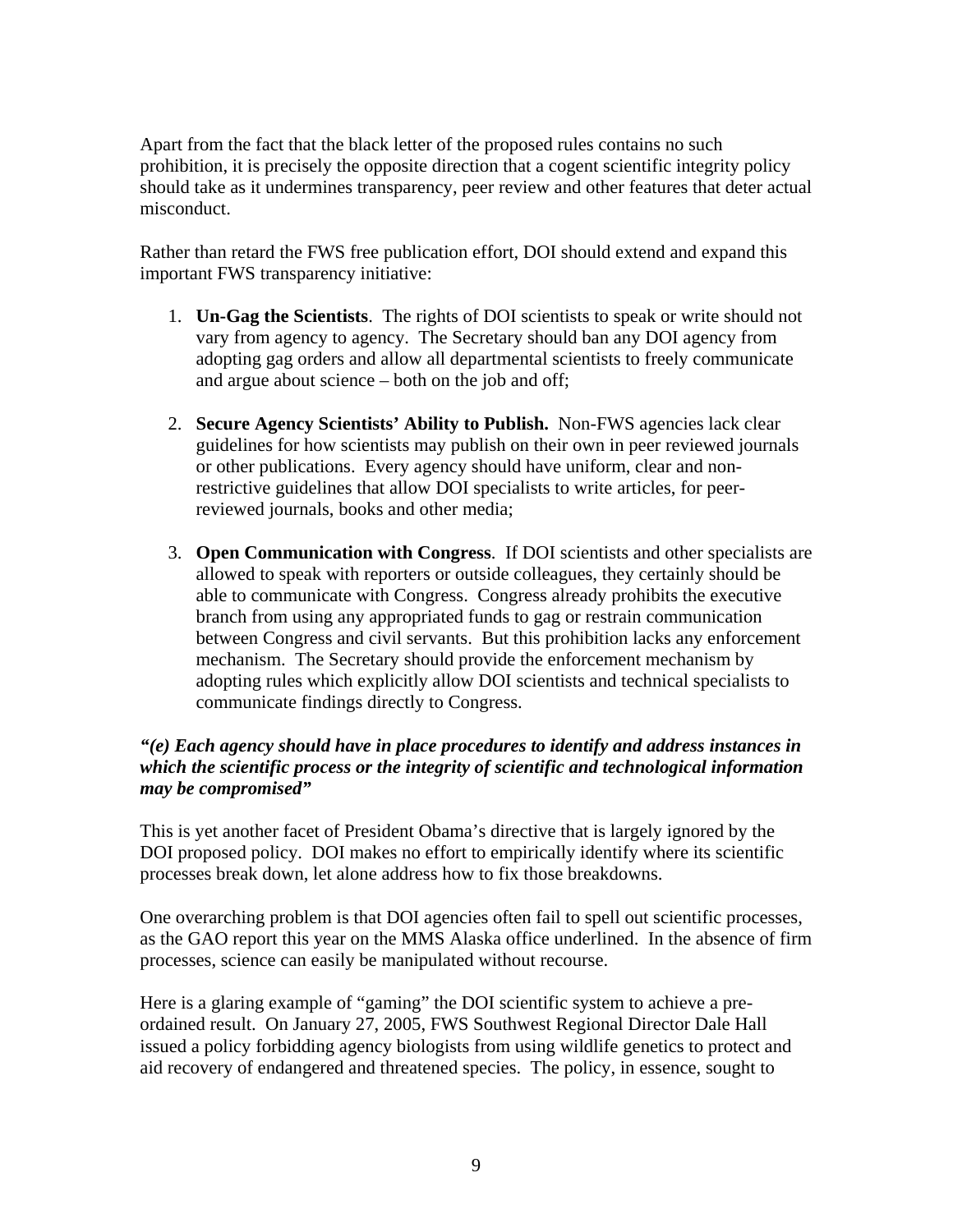prevent listing recommendations under the Endangered Species Act for several species by changing the scientific processes that allow consideration of unique genetic lineages.

In a March 11, 2005 letter, Ralph Morgenweck, the FWS Mountain-Prairie Regional Director, wrote to Hall sharply rebuking the policy for contradicting the purposes of the Endangered Species Act and running counter to best available science, stating:

"I have concerns that the policy could run counter to the purpose of the Endangered Species Act to recover the ecosystems upon which endangered and threatened species depend. It also may contradict our direction to use the best available science in endangered species decisions in some cases."

In his letter, Morgenweck cited several examples where genetic diversity has been critical to species' survival because it allows wildlife to adapt to emerging threats, diseases and changing conditions. By prohibiting consideration of individual or unique populations, Hall's policy allows FWS to declare wildlife species secure based on the status of any single population. The agency can then pronounce species recovered even if a majority of populations were on the brink of extinction and authorizes the agency to approve development projects that extirpate individual populations.

Shortly thereafter, Dale Hall was nominated and confirmed as FWS Director. Ralph Morgenweck was removed from his position, internally exiled and ultimately retired. The Hall no-genetics rule was never rescinded.

DOI agencies need to adopt specific scientific protocols by regulation, subject to the provisions of the National Environmental Policy Act, so that scientific processes cannot be altered or suspended at management whim.

Moreover, to prevent inappropriate alteration or suppression of DOI scientific reports, PEER strongly recommends adoption of policies which require that any internal alterations of agency scientific or technical reports should become part of the public record, so that the evolution of official findings can be traced. In particular, alterations by political appointees of scientific documents should be reported to the Congress with a required written explanation for the basis of the alteration.

If changes to scientific conclusions must be explained in the clear light of day, many distortions should be deterred. Conversely, if agency leaders believe that the changes their political appointees make are appropriate, they should not mind sharing that justification.

 *"(f) Each agency should adopt such additional procedures, including any appropriate whistleblower protections, as are necessary to ensure the integrity of scientific and technological information and processes on which the agency relies in its decisionmaking or otherwise uses or prepare."*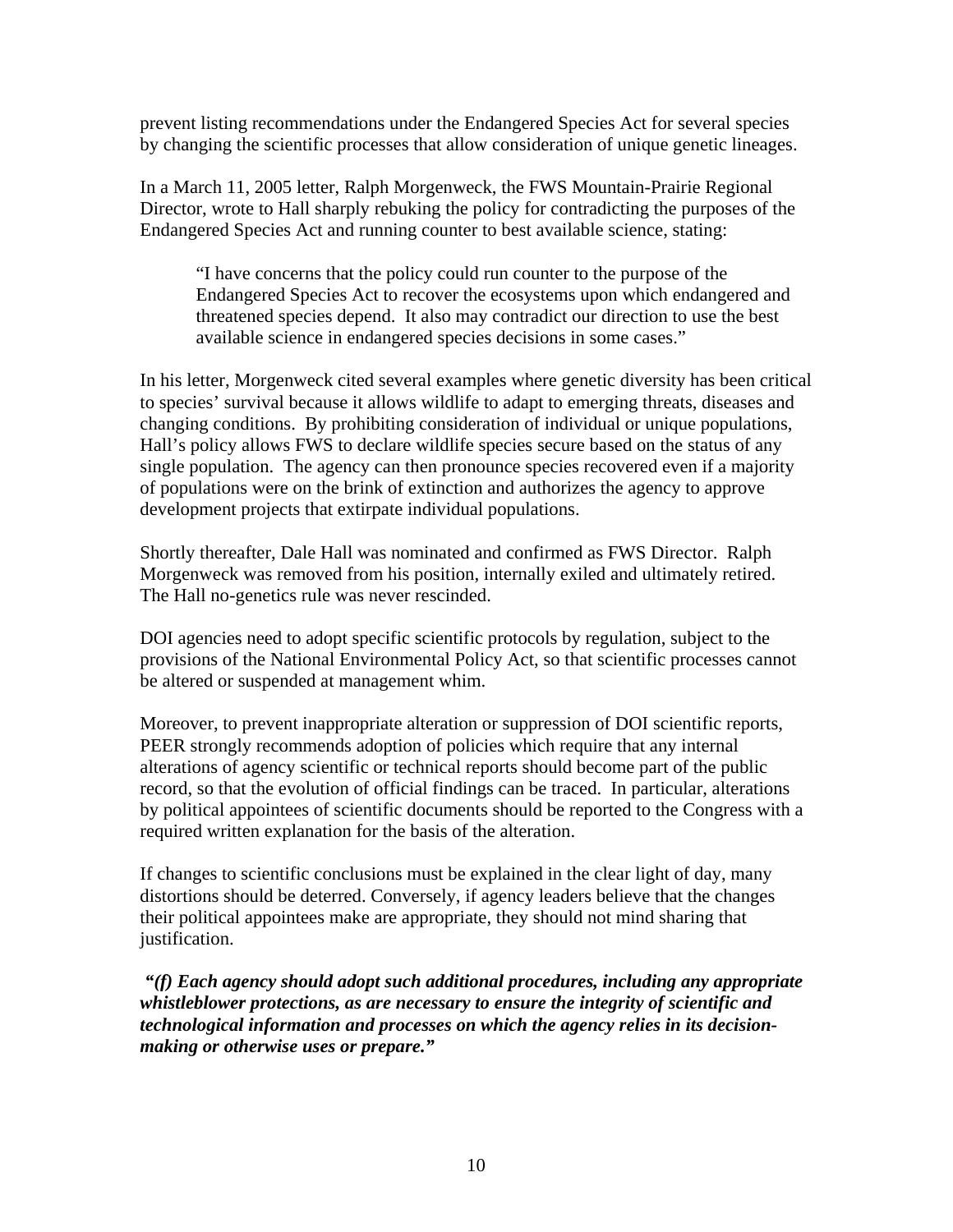The DOI proposed policy does not come close to addressing legal protections for its scientists. To the contrary, the proposed policy takes a punitive approach in spelling out how they may be better punished, rather than protected.

The need for such protections is clear. DOI scientists who disclose information that is at odds with agency policy risk career-ending reprisal. Compounding the risks is the relative delicacy of scientific careers, which may be derailed by agency actions that would not trouble other professionals.

In some scientific disciplines (particularly those within DOI), the "publish or perish" dynamic means that if an agency prevents the submission of manuscripts to peer reviewed journals the scientist is put at a (sometimes fatal) competitive disadvantage. Being denied permission to attend a professional conference or present a paper at such a conference can cause grievous career harm. When administered as punishments these tactics can be quite devastating, but they do not rise to the legal standard of a "personnel action" within federal civil service law and thus are very difficult to challenge or review.

On the other hand, some agency tactics for punishing scientists who disclose inconvenient truths are far from nuanced:

- One Bureau of Reclamation biologist represented by PEER was sent home on paid administrative leave for nine months. His supposed offense was sending emails to federal agencies and an environmental group pointing out problems in Bureau filings and reports. The biologist was also the agency NEPA (National Environmental Policy Act) coordinator whose job it is to keep stakeholders informed. Originally, Reclamation proposed to fire him for being "subversive" and revealing "administratively controlled information" but ultimately the Bureau withdrew those charges and instead proposed dismissal on the grounds of causing "embarrassment" for putting the agency in a "negative light." For good measure, the Bureau also dismissed his wife from her temporary clerk-typist position. This case was settled before it went to hearing.
- A FWS biologist who protested diversion of critical habitat found her e-mail privileges "suspended" until the end of the fiscal year; and
- A BLM biologist who raised concerns about growing damage caused by off-road vehicles was abruptly removed from that program and re-assigned to a position with no duties in an office that had no phone or computer.

Unfortunately, wronged federal scientists who seek vindication face steep challenges. Under the current federal civil service law, federal scientists have scant legal protection. The practice of "good science" is not recognized as protected activity under the federal Whistleblower Protection Act, unless 1) the scientist is reporting a falsification or other distortion that violates a law or regulation; or 2) the scientific manipulation creates an imminent danger to public health or safety.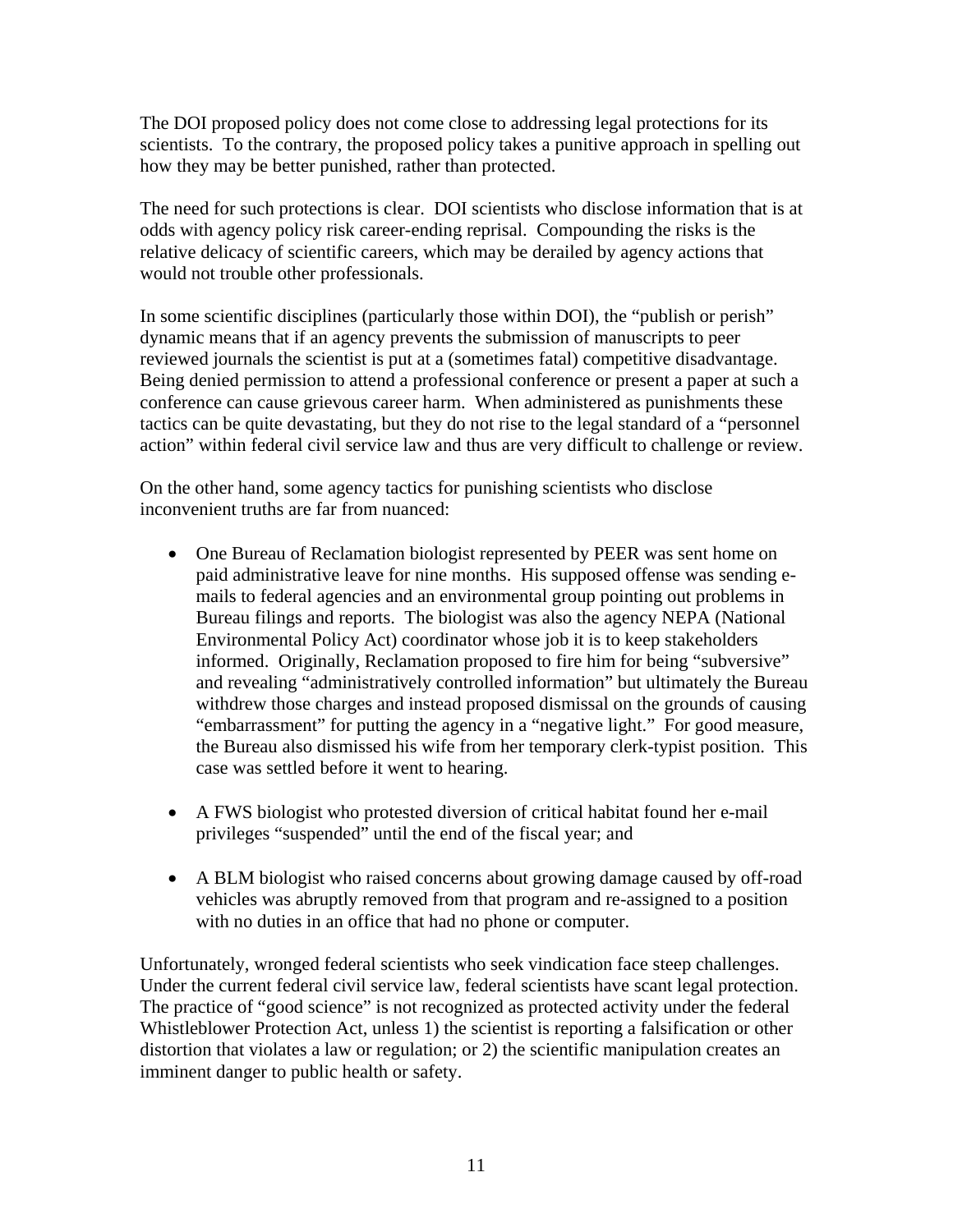Absent those unusual circumstances, a disclosure of a skewed methodology, suppression of key data or the alteration of a data-driven recommendation is treated as if it were a policy dispute or difference of opinion, for which the disclosing scientist has no legal protection.

On top of that, constitutional free speech protections are now unavailable for scientists who speak as government employees. On May 30, 2006, Justice Samuel Alito cast his first deciding vote in Garcetti v. Ceballos (126 S. Ct. 1951) which held that public servants have no First Amendment rights in their role as government employees. The central premise of this ruling is that public employees *per se* have no free speech status because their speech is owned by the government. The court held that civil servants enjoy First Amendment rights only when they act outside their work role and go public. Thus, under the Supreme Court's formulation, pursuing scientific integrity at work is afforded no constitutional defense against on-the-job retaliation.

The only protection the Court identified for public servants is whistleblower legislation. Unfortunately, the federal Whistleblower Protection Act has also been interpreted to exclude disclosures made within the scope of duty. Thus, internal agency communications often lack any legal protection whatsoever – constitutional or statutory.

The only body of law that protects government scientists is the handful of environmental statutes, such as the federal Clean Air Act, that protect disclosures made by any employee, public or private sector, that further the implementation of those acts. However, several key laws, such as the Endangered Species Act and the National Environmental Policy Act, have no such whistleblower provision. Moreover, the Bush administration has ruled that all but two of the six environmental laws with such whistleblower provisions are off-limits to federal employees under the doctrine of sovereign immunity—based on the old English common law maxim that "The King Can Do No Wrong."

PEER recommends that the Secretary should adopt department-wide rules that –

- **1.** Prohibit adverse personnel actions or other discrimination in retaliation for voicing a reasonable scientific or technical finding, disagreement or distinction;
- **2.** Protect DOI employees who report accurate information by making honesty an official policy of federal service; and
- **3.** Extend coverage of the Whistleblower Protection Act to scientists by ensuring that rules promoting scientific integrity and disclosures of deviations are official policies. The Whistleblower Protection Act protects reports of any violation of agency policy – thus, policies which cover scientists and specialists who are doing their jobs of generating or ensuring accurate scientific and technical information must be codified as a rule, regulation or, optimally, law.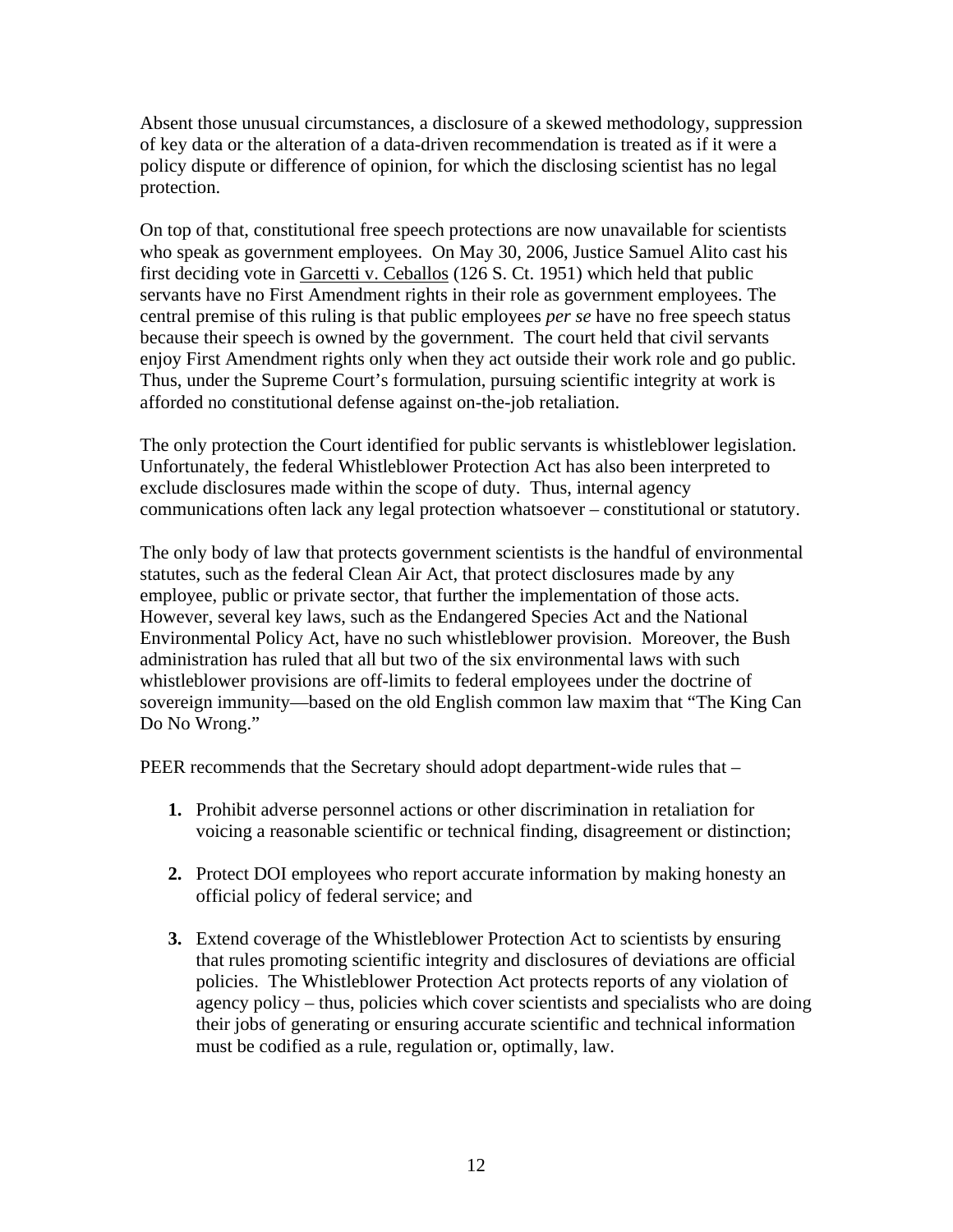# **II. Critical Flaws in the Draft DOI Policy**

Initially, it should be stressed that DOI and other federal scientists are already subject to discipline for "fabrication, falsification or plagiarism" (the actions the proposed policy defines as "scientific misconduct.") In some circumstances, federal employees may also be subject to criminal prosecution for falsification or fabrication, for example submitting a false official statement in violation 18 U.S.C. § 1001.

In light of the fact that this new policy fails to provide meaningful new protections for scientific integrity, its flaws should be judged with an extra degree of criticality because the proposed policy carries the potential to be counterproductive in the following ways:

# **A. Exempting Political Appointees and Senior Managers Confers Immunity for Misconduct**

Significantly, the rules do not apply to agency managers or bar alteration of scientific reports by non-scientists for political reasons. In fact, the DOI goes farther by stating that "editing of documents…to aid decisionmaking…is beyond the scope of this chapter." This exemption appears to provide backhanded legitimization of political manipulation of science.

Given its recent history, the failure by DOI to recognize political alteration of scientific documents by agency managers is staggering.

# **B. Punishing Whistleblowers**

The thrust of the proposed DOI policy is to punish scientists. For example, the proposal makes aspirational standards such as "I will welcome constructive criticism" into a code provision that serves as the basis for discipline under section 3.5 C.

Scientific whistleblowers who defend their concerns can then be faulted for not backing down in the interests of being "constructive" or failing to "differentiate between facts, opinions, hypotheses, and professional judgments" or some other value-laden, imprecise criteria contained within the new code.

The net effect of making vague subjective standards the basis for discipline is that this code can be used by managers to silence or punish scientists who are considered to be going off the reservation.

Similarly, the proposed code will leave controversial agency scientists vulnerable to petty charges concerning equipment usage and other non-integrity related issues that are also covered in the code.

In addition, section 3.5 B requires scientists to report any "serious integrity matter that affects the integrity of the Department" – a circular directive that is enforced by disciplinary penalties. Yet, the policy does not provide any protection for scientists who report integrity problems with their superiors against later retaliation by those superiors.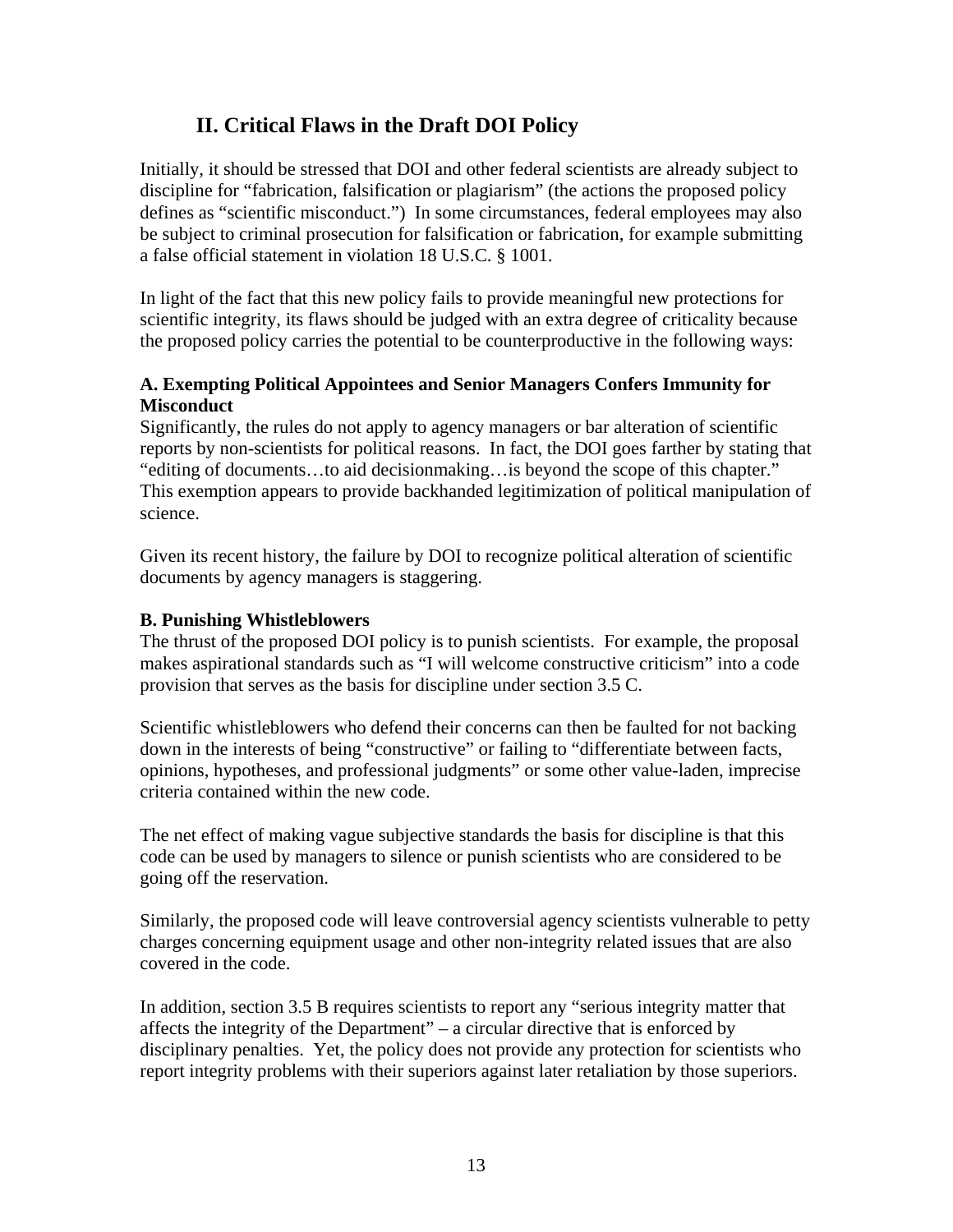These sweeping provisions place actual or suspected whistleblowers at risk for being charged as accessories for conduct they opposed but did not oppose loudly enough.

#### **C. Prohibiting Disclosures of Imminent Dangers and Environmental Damages**

The proposed policy prohibits disclosure of "confidential and proprietary information" (terms it does not define) and bars reporting of this information "to the fullest extent permitted by law." This curious wording appears to forbid any disclosure under any circumstances, even if otherwise protected by the Whistleblower Protection Act.

At the same time, the proposed code requires scientists to "fully disclose all…available data," leaving the scientist to resolve yet another conflicting directive that subjects him or her to discipline at either prong of the dilemma.

#### **D. Putting Scientists in an Impossible Situation**

As a matter of course, DOI scientists are required to abide by DOI procedures and directives as well as obey lawful orders from the agency's chain of command. Yet, the proposed DOI policy requires scientists to "place quality and objectivity of scientific activities and reporting of their results ahead of personal gain or allegiance to individuals or organizations" – individuals or organizations which include DOI managers and agencies.

In the event of a conflict between a scientist's chain of command and scientific objectivity, what is the scientist supposed to do? On one hand, he or she risks discipline for insubordination for defying supervisors and on the other risks discipline for subjugating objectivity to institutional loyalty.

Federal service is hard enough, especially in scientific disciplines, without being subjected to conflicting mandates without clear procedures for distinguishing the proper course.

# **E. Imposing Unrealistic Reporting Requirements**

Under section 3.5 B of the proposed policy all DOI covered employees "must immediately report through official channels or directly to the Office of Inspector General (OIG)" any "suspected or alleged fraud, waste, abuse or mismanagement affecting the Department" (emphasis added). This reporting standard is so sweeping that it would cause any half-way observant scientist to spend half his or her time on the OIG hotline. However, given that a scientist would be subjected to discipline for not reporting any alleged abuse or waste, no matter how trivial or improbable, this overly inclusive provision cannot lightly be ignored.

Moreover, in the event that a problem arises, all scientists who were not involved but "suspected" the existence of a problem would be in danger of disciplinary action. This would create the perverse result of one rotten apple getting the entire barrel punished.

# **F. Conflating Serious Misconduct and Trivial Actions**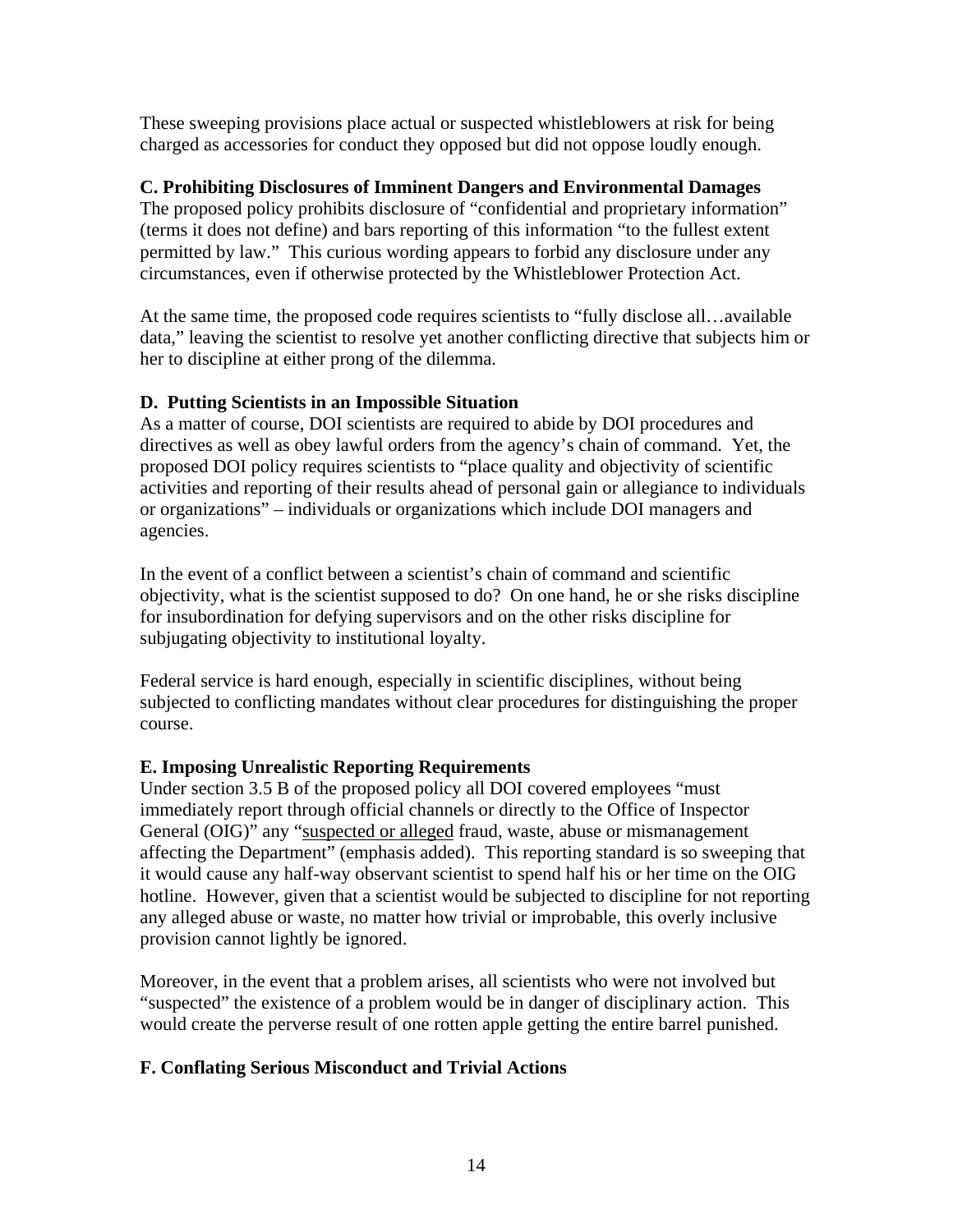Section 3.10 N defines "scientific misconduct" as "fabrication, falsification or plagiarism" yet the policy covers a broad range of other conduct, including loss of equipment or unintentional financial paperwork errors. As drafted, all covered conducted could be punished as a breach of "scientific integrity" rules, thus creating the prospect that DOI scientists could be stigmatized for petty actions with no bearing on the person's integrity.

# **G. Inappropriately Including Volunteers**

Incredibly, the proposed DOI policy exempts political appointees and top managers but includes unpaid volunteers (section 3.2B). It is not clear why volunteers are included or how their violations would be punished.

# **III. Suggested Implementing Strategies and Measures to Gauge Effectiveness**

Since the proposed DOI policy is a punitive approach directed against its nonmanagement employees, the only strategy it puts forth is investigation followed by disciplinary action when charges are "verified."

This narrow, misdirected approach should be replaced by affirmative measures that encourage transparency and integrity and whose contributions can be measured. PEER recommends that DOI –

#### **A. Follow the Lawsuits**

The most efficient way to identify scientific misconduct is to examine federal lawsuit rulings (or forced settlements) against an agency. In matters in which a legal-scientific standard is at issue, as in most environmental lawsuits, in order to prevail, the plaintiffs must in essence demonstrate an act of scientific misconduct by agency management, under a standard that the government has been "arbitrary and capricious." When a federal judge finds an agency guilty of violating science-based laws under the highest standard in civil jurisprudence this cannot be explained away as mistakes or misunderstandings.

For example, when federal courts rule that DOI managers have acted in an "arbitrary and capricious manner" in failing to implement the Endangered Species Act or acted unreasonably in violation of the National Environmental Policy Act, once DOI decides not to appeal that ruling and it becomes final, DOI should conduct a scientific integrity autopsy of the overruled federal action. At the root of these court rulings is scientific misconduct by DOI managers. A review of such adverse court decisions over the past decade should be followed by identifying any responsible mangers still within federal service and taking appropriate action so that they do not supervise scientists or technical specialists.

Departmental officials responsible for making decisions so contrary to the overwhelming weight of scientific or technical information that they violate federal law should be disciplined and/or removed. Currently, these law violations are not even recorded in the manager's personnel file.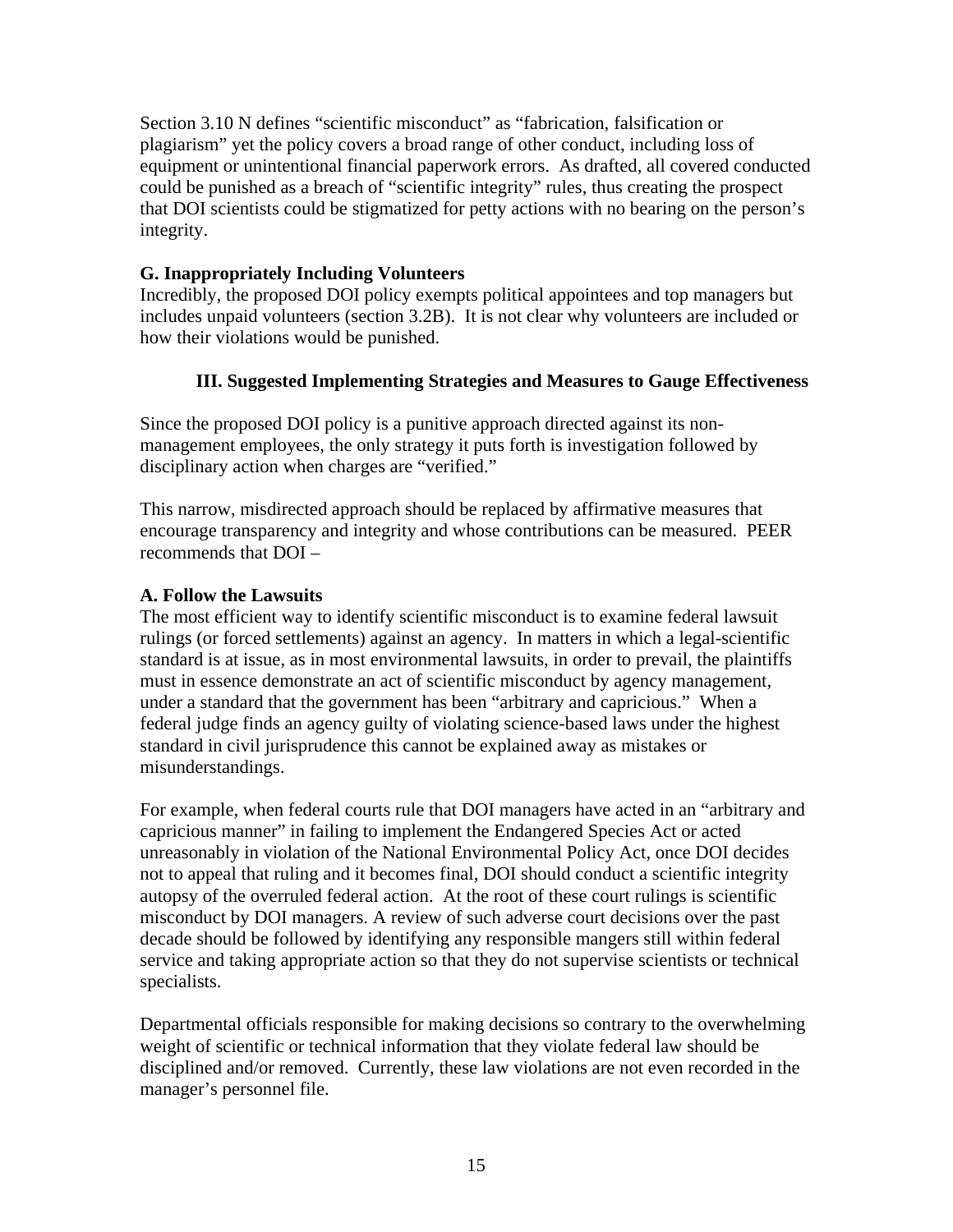# **B. Evaluate Managers by Their Promotion of Scientific Integrity**

Federal managers must be held to account for their decisions which are found to foster improper scientific procedures, suppression or other practice. Achievement of improved scientific integrity should be integrated into the official performance evaluation s for all relevant DOI managers, including non-scientists who oversee scientists.

To the extent that managers suffer no negative career consequences for their documented malfeasance, then any new integrity standards will be meaningless.

# **C. Go to the Top**

It is also vital that the Secretary make clear that DOI political appointees will not be immune from discipline for violating scientific integrity procedures.

Even under its current Secretary, DOI tends to want to sweep scientific problems or disagreements under the rug. A telling example involves Grand Canyon Nation Park and the flow regime of the Colorado River. In a scathing January 15, 2009 memo, Grand Canyon Superintendent Steve Martin assails Reclamation's Environmental Assessment (EA) and misrepresentations by the government in defending it against a lawsuit filed by the Grand Canyon Trust, a non-profit seeking to restore Colorado River flows to more closely resemble the river's natural rhythms to benefit Grand Canyon wildlife.

Martin, a former NPS Deputy Director, called Reclamation's work "perhaps the worst EA I have seen for an action of this importance" because it finds no significant environmental impact for a course of action which, among other defects –

- Is rooted in a "lack of scientific veracity" that "continues to misinterpret key scientific findings related to the humpback chub, [and the] status of downstream resources in Grand Canyon";
- Suffers from a "failure to address NPS concerns that actions under the EA's fiveyear plan would impair the resources of Grand Canyon"; and
- Based the DOI position in court upon a "mistreatment and disregard of science" that "significantly impairs Grand Canyon resources."

Interior Secretary Ken Salazar has promised that agency "decisions are based on sound science and the public interest" and will reflect "high ethical standards" but has ignored this controversy. If Secretary Salazar really means to improve scientific integrity within DOI, he needs to start right here. Further avoidance of squarely taking on these public scientific integrity controversies makes a mockery out of this DOI proposed policy and its successors.

# **D. Gauge the Effectiveness of Strategies to Promote Scientific Integrity**.

DOI must do more than simply promulgate a code. The Department needs to change its culture and create a new ethic of transparency and open scientific debate.